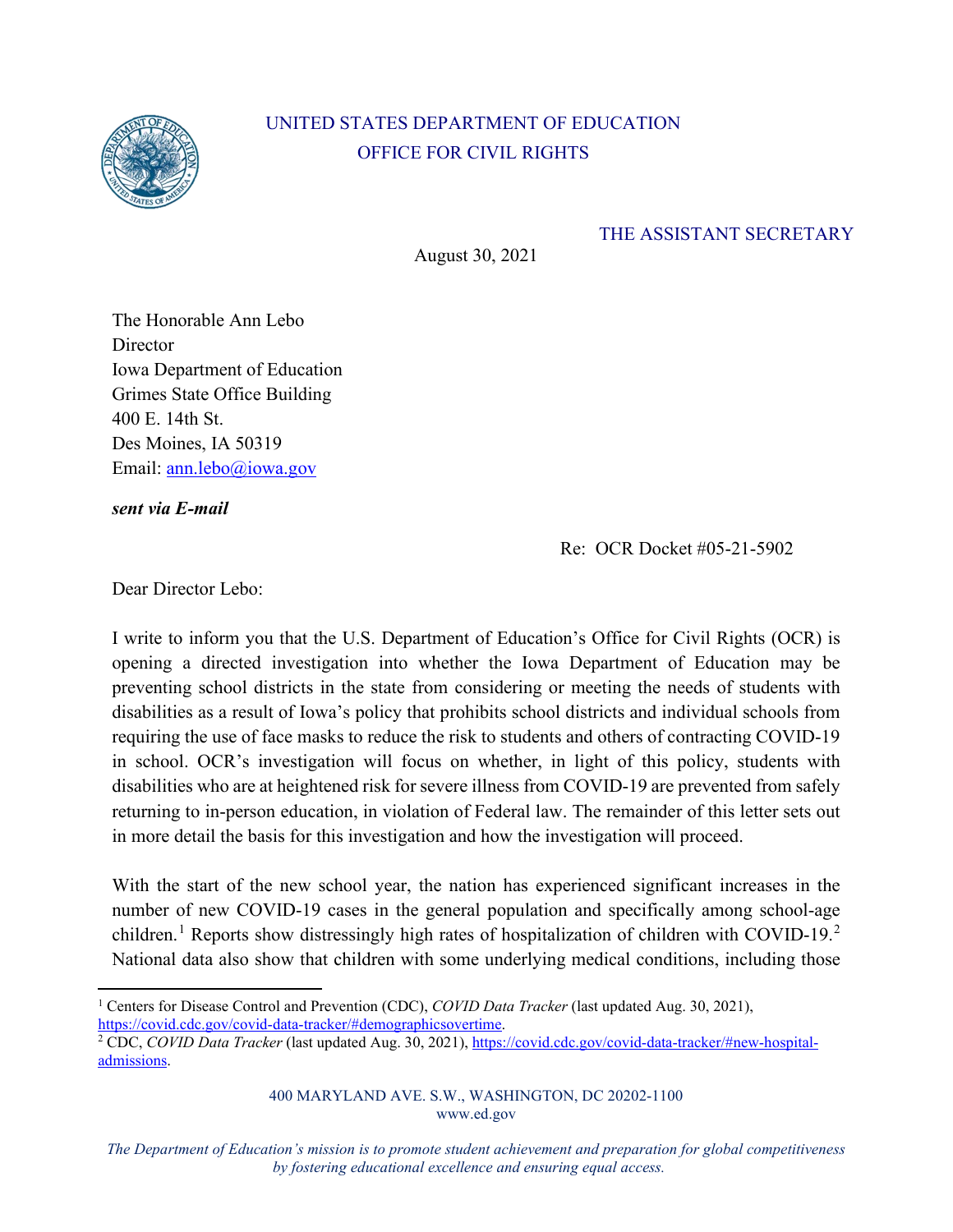with certain disabilities, are at higher risk than other children for experiencing severe illness from  $COVID-19.<sup>3</sup>$ 

At the same time, extensive evidence supports the universal use of masks over the nose and mouth to reduce the risk of COVID-19 transmission.<sup>4</sup> For this reason, the Centers for Disease Control and Prevention (CDC) "recommends universal indoor masking by all students (age 2 and older), staff, teachers, and visitors to K-12 schools, regardless of vaccination status."<sup>5</sup> The CDC has stated that "with COVID-19 cases increasing nationally since mid-June 2021, driven by the B.1.617.2 (Delta) variant of SARS-CoV-2," the protection provided by consistent and correct masking "remains essential in school settings."<sup>6</sup>

However, Iowa now prohibits public schools and school districts from requiring their students and staff, or members of the public, to wear a facial covering "for any purpose" while on school property, unless the facial covering is necessary for a specific extracurricular or instructional purpose. *See* House File 847, Iowa Code § 280.31. It is unclear whether this prohibition remains in place even if the school or district determines, given the COVID-19 transmission rates in the surrounding area, that a mask requirement is necessary to protect students with disabilities who are at heightened risk for severe illness from COVID-19.

In light of these circumstances, OCR is concerned that Iowa's restriction on schools and school districts from putting masking requirements in place may be preventing schools in Iowa from meeting their legal obligations not to discriminate based on disability and from providing an equal educational opportunity to students with disabilities who are at heightened risk of severe illness from COVID-19.

OCR enforces Section 504 of the Rehabilitation Act of 1973 (Section 504), which is a Federal law that protects students with disabilities from discrimination based on their disability.<sup>7</sup> Section 504

<sup>3</sup> CDC, *People with Certain Medical Conditions*, https://www.cdc.gov/coronavirus/2019-ncov/need-extraprecautions/people-with-medical-conditions.html. 4 CDC, *Science Brief: Transmission of SARS-CoV-2 in K-12 Schools and Early Care and Education Programs –* 

*Updated* (last updated July 9, 2021), https://www.cdc.gov/coronavirus/2019-ncov/science/sciencebriefs/transmission\_k\_12\_schools.html. 5 CDC, *Guidance for COVID-19 Prevention in K-12 Schools* (last updated Aug. 5, 2021),

https://www.cdc.gov/coronavirus/2019-ncov/community/schools-childcare/k-12-guidance.html. The CDC guidance recognizes an exception for a person who cannot wear a mask, or cannot safely wear a mask, because of a disability as defined by the Americans with Disabilities Act, 42 U.S.C. §§ 12101 *et seq.*, and explains that schools should discuss the possibility of reasonable accommodation. *See id.*, https://www.cdc.gov/coronavirus/2019 ncov/community/schools-childcare/k-12-guidance.html#mask-use.<br>
<sup>6</sup> *Id*. 7 29 U.S.C. § 794; 34 C.F.R. Part 104.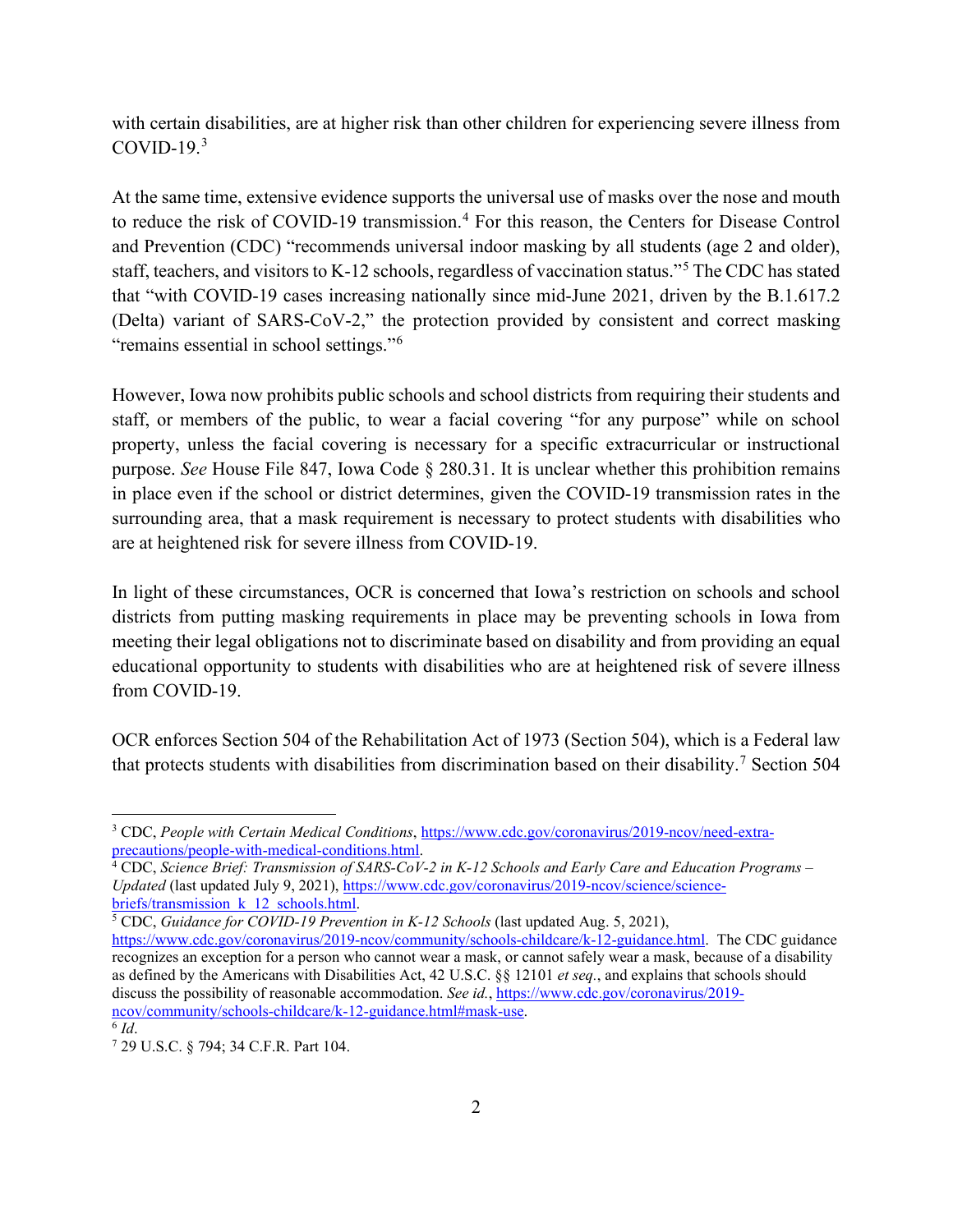guarantees qualified students with disabilities the right to a free appropriate public education in elementary and secondary school, commonly referred to as FAPE.<sup>8</sup> This includes the right of students with disabilities to receive their education in the regular educational environment, alongside their peers without disabilities, to the maximum extent appropriate to their needs.<sup>9</sup> OCR also enforces Title II of the Americans with Disabilities Act of 1990 (Title II), which similarly prohibits disability discrimination by public entities, including public education systems and institutions, regardless of whether they receive Federal financial assistance from the Department.<sup>10</sup>

As the Department's civil-rights enforcement arm, OCR is charged with ensuring that recipients of the Department's financial assistance and public entities, including the Iowa Department of Education, are following these laws. To fulfill this responsibility, OCR may initiate a directed investigation in response to information that indicates a potential failure to comply with a law OCR enforces.<sup>11</sup> This includes the authority to investigate a state educational agency whose policies or actions may discriminate against students with disabilities by denying them an equal opportunity to participate in school and benefit from the school's educational opportunities.

Based on the information above, OCR is opening a directed investigation into the Iowa Department of Education's compliance with Section 504 and Title II. Specifically, OCR will examine whether, in light of Iowa's prohibition on local school districts and schools from requiring use of masks while on school property, the Iowa Department of Education may be preventing school districts in the state from considering or meeting the individual educational needs of students with disabilities or otherwise enabling discrimination based on disability in violation of Section 504 and Title II. In this investigation, particular attention will be given to whether the Iowa Department of Education may be preventing schools from making individualized assessments about mask use so that students with disabilities can attend school and participate in school activities in person, consistent with their right to receive a free appropriate public education and to be free from discrimination based on their disability.

Please note that opening this directed investigation in no way implies that OCR has decided whether there has been a violation of a law OCR enforces. During the investigation, OCR is a neutral factfinder, collecting and analyzing relevant evidence from the Iowa Department of Education and other sources as appropriate prior to reaching a determination in this matter.

<sup>8</sup> 34 C.F.R. § 104.33.

<sup>&</sup>lt;sup>9</sup> 34 C.F.R.  $\hat{\S}$  104.34.<br><sup>10</sup> 42 U.S.C.  $\hat{\S}\$  12131 *et seq.*; 28 C.F.R. Part 35.

<sup>&</sup>lt;sup>11</sup> The regulation that authorizes OCR to conduct directed investigations can be found in the Code of Federal Regulations at 34 C.F.R. § 104.61, incorporating by reference 34 C.F.R. § 100.7(c). OCR's Case Processing Manual also provides information about directed investigations in Section 402.